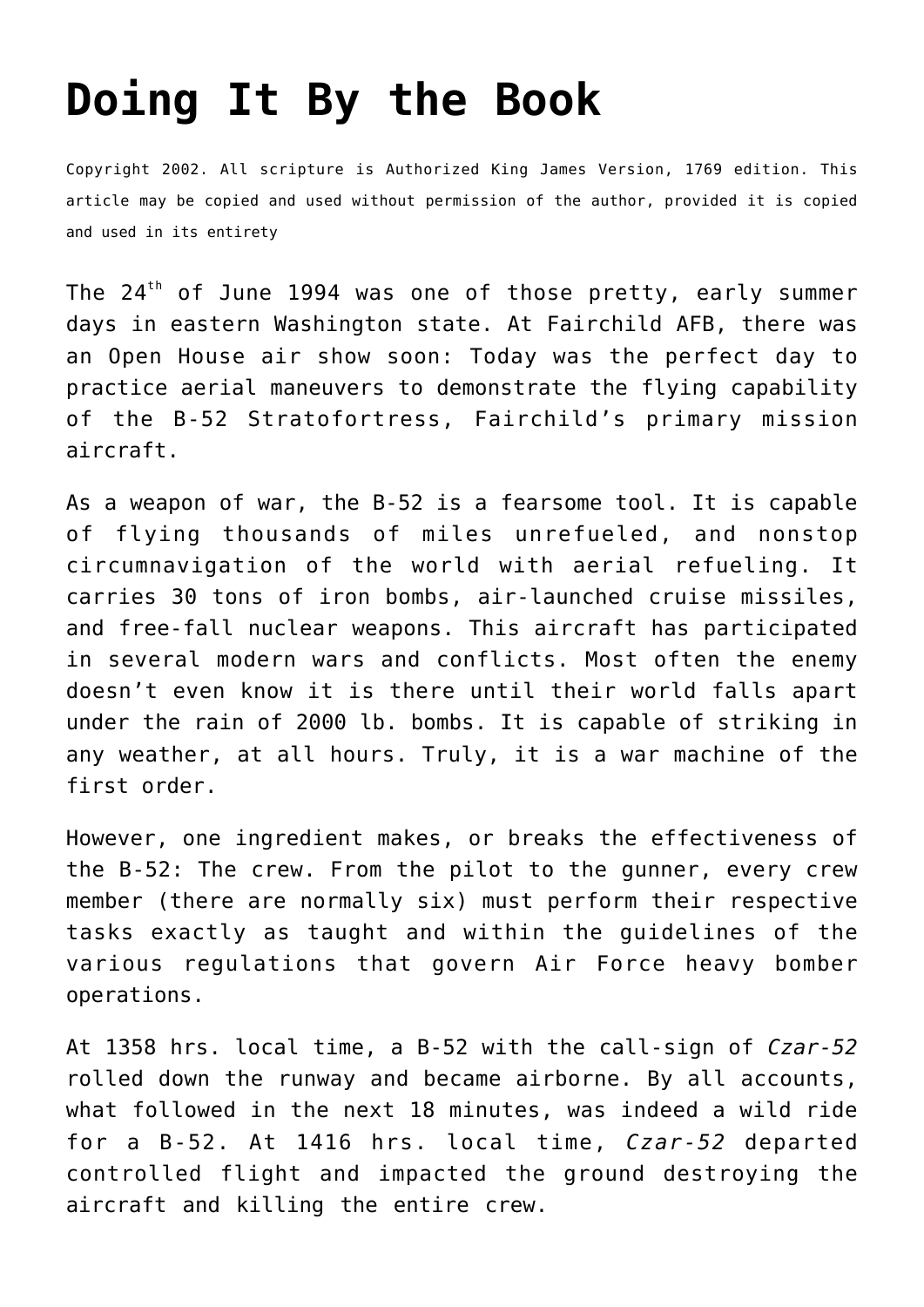There are some interesting facts that surround this incident. For instance: The pilot was a Lieutenant Colonel with very high flight time. He had more than 5,200 hours in the pilot's seat of a B-52. This is equal to over 650 8 hr. days of flying. He was also the Chief of the Standards and Evaluation Branch (StanEval in USAF terminology) which is responsible for insuring that all aircrews in the Wing are properly trained and proficient at flying the Wing's B-52's and KC-135's. This pilot also had a perfect 31-0 record for his "checkrides," those proficiency evaluation flights that every Air Force pilot must undergo periodically (usually about twice a year, sometimes more). As one individual put it "Bud was probably the best B-52 pilot that I know in the wing and probably one of the best, if not the best within the command. He also has a lot of experience in the CEVG which was the Command Stan Eval … *and he was very well aware of the regulations and the capabilities of the airplane* (emphasis added)." ((Darker Shades of Blue: A Case Study of Failed Leadership, Major Tony Kern, United States Air Force, Copyright 1995))

So what went wrong?

What went wrong is an interesting parallel to the spiritual war that we fight for our witness and testimony. If we were to evaluate what the Lt Col. did in light of warfare, and subsequent impact upon the Air Force as a whole, and Fairchild AFB in particular with regard to their warfighting capabilities; we would have to say that the pilot, despite all of his talents for flying, did more for the enemy than he did for the Air Force. In the final analysis, an Air Force Lt. Col. assisted the enemy by the destruction of a strategic asset (the B-52), the killing of four highly skilled aircrew, the demoralizing of the entire command structure of an Air Force base, and the loss of confidence of the civilian community in those that are supposed to defend this nation.

In all, a guerrilla fighter opposed to the United States could not wish for better results.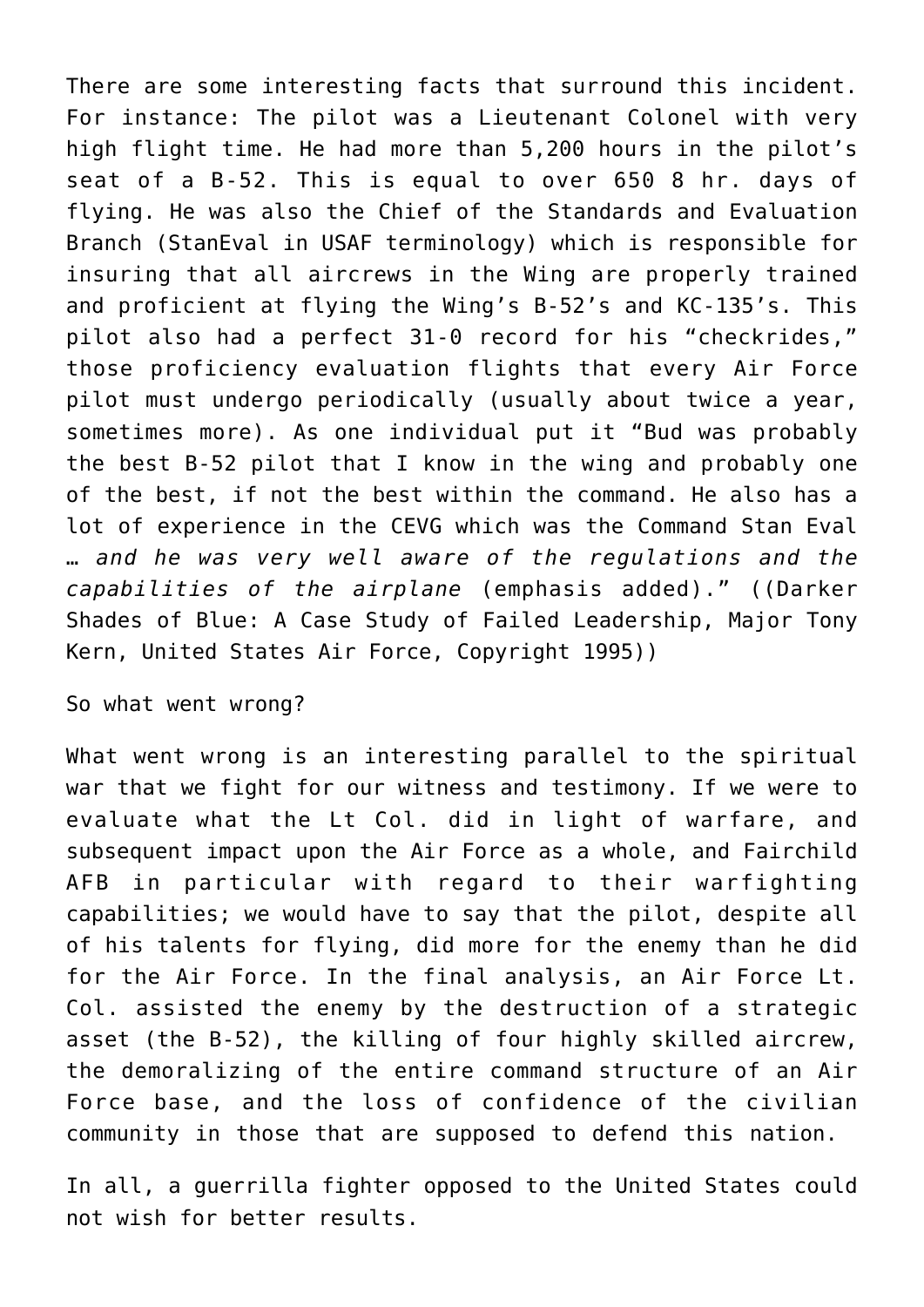The first of what went wrong was apparent years before the fatal incident. Repeatedly in the reports, it is mentioned that the pilot violated published regulations for the operation of the airframe he flew. He repeatedly violated Federal Aviation Regulations (FAR's) and Air Combat Command (ACC) regulations for the safe operation of aircraft. Granted, Air Force aircrews and especially pilots are given leeway for the conduct of their missions. However there is a point, even in combat, that you may not cross without being subject to considerable examination and discipline. This officer crossed that line many times before it caught up with him.

The second notable thing that went wrong was also apparent years prior to the incident. This pilot had not been properly disciplined by his superiors for his failure to comply with the regulations, even though they fully knew of his violation of those regulations. In one instance, his superiors observed him clearly violate regulations in front of thousands of subordinates and civilians at a previous Open House air show. Nothing was done to make this officer aware of his error.

Third: The officer had an open avowed goal that was clearly in violation of every regulation that existed for the operation of heavy aircraft. What was this goal? To roll a B-52 Stratofortress. His reason? It had never been done. His motivation was purely of pride. Indeed, he had a *'self before service'* attitude. He had his goals, and the Air Force was his vehicle to achieve those goals.

The parallels ought to be clear by this point. First, just as the pilot had published directives to follow, so do we. Only ours are much more significant that simply flying an airplane safely. We deal with the truth of God's kingdom and the souls of men. The pilot of a B-52 only deals with the portion of the mission to which he is assigned.

What effect does it have upon us when we fail to follow the rules God laid down in His word? Yes, we may think we 'get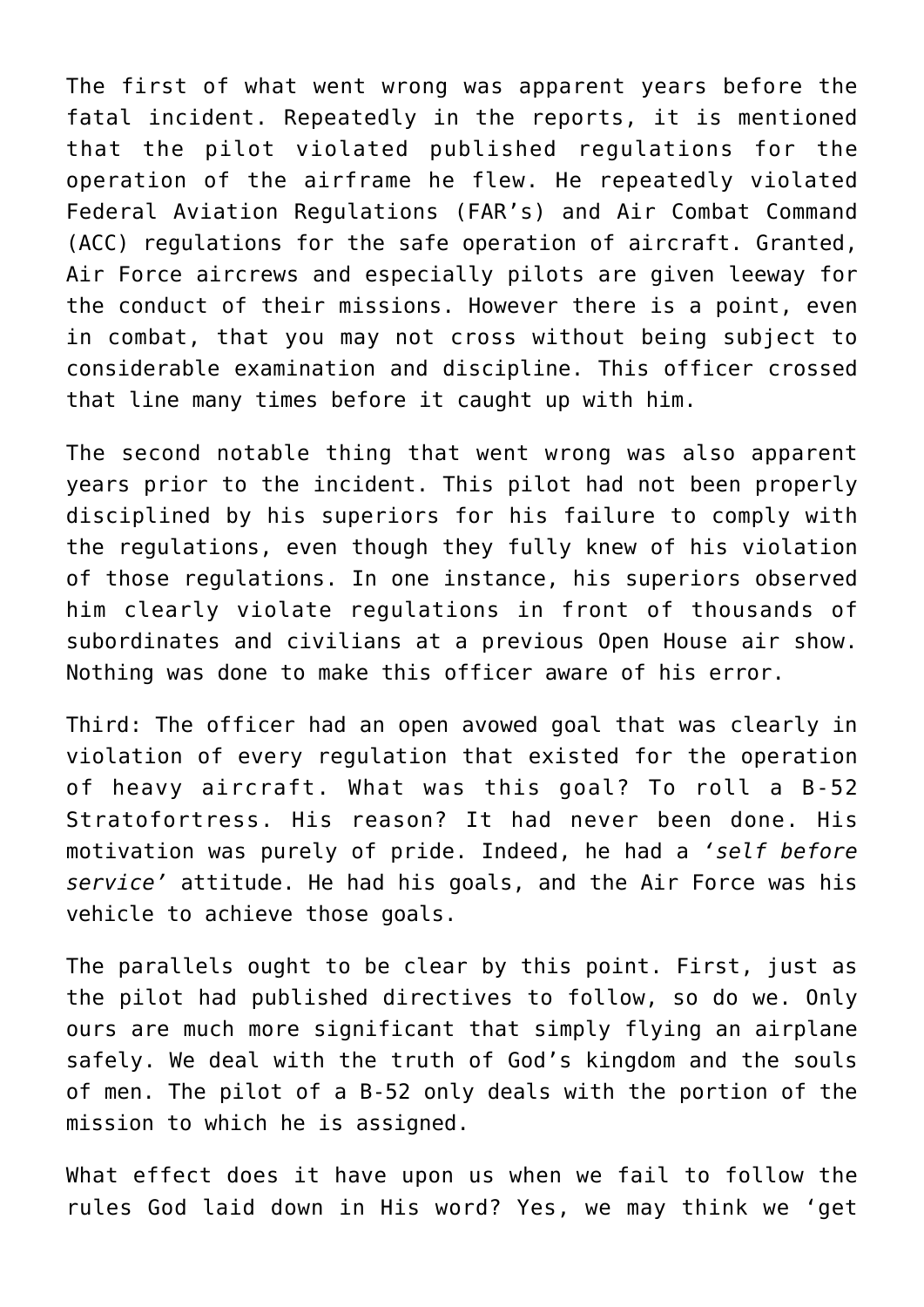away with it' when we play around with evil and wicked things with no immediately apparent consequence. However, sin is still sin, and no matter how small the wilful violation of God's commandment is, there will be repercussions. The LORD may allow it to take years for our sin to take its full toll; but when it does we will pay dearly for it. What was it Bro. Charlie Ashcraft said? "Sin will take you further than you want to go. Keep you longer than you want to stay. And make you pay more than you want to pay."

What effect does it have upon the congregation when one of the members is in gross sin and nothing is done? In church after church, discipline is being let go because 'We just don't want to be mean' or 'It's unkind to point out someone's sin' or 'That's just not love' despite the fact that the LORD has commanded that discipline be done to maintain purity and truth in His church. What effect does it have when the leadership fails to watch over the flock and remove someone for heresy, or apostasy? The effect of the failure of the leadership of Fairchild AFB to discipline the pilot in question led to the younger pilots trying to emulate the Lt. Col.'s flagrant flying practices, and almost caused the loss of a B-52 at a Canadian air show. Likewise in the congregation, people follow what they see in the leadership. In fact, it is that way in every organization; the leadership sets the tone for how things will be done, and how well the doctrines and practices will be followed.

What effect does it have upon those around us when we have decided we have a goal that is incompatible with God's will, and yet we set about to accomplish that goal regardless? When we have no regard for the LORD's will for our lives, the covenant to which we have entered, and the effect upon those around us; we have become enemies of the LORD, of the covenant, and of the congregation and have set ourselves as a god. This is what happened to the pilot in question. He became his own god. His goal was more important than fulfilling the